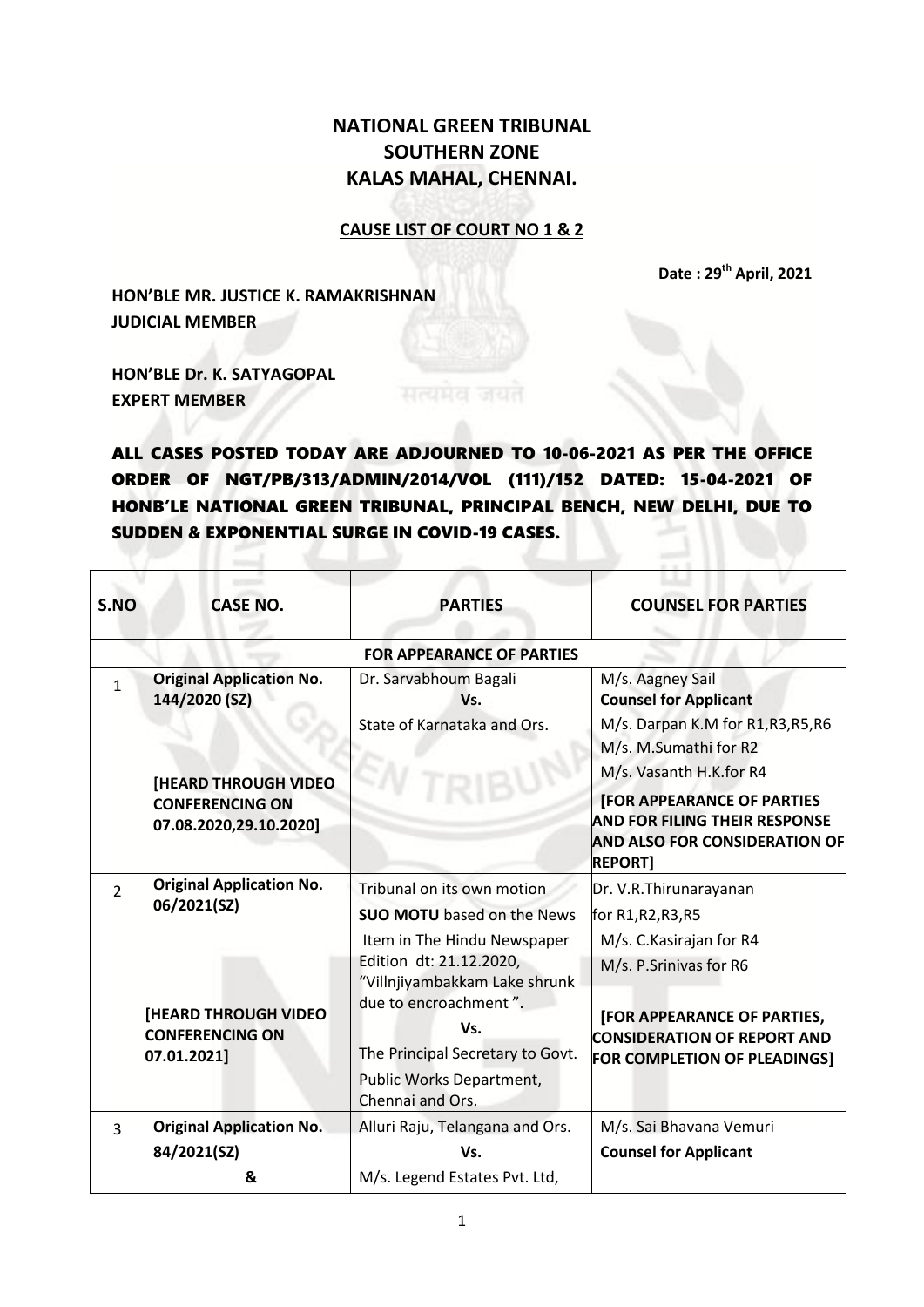|                | I.A NO.64/2021                                  | Hyderabad and Ors.                  | M/s. T.Sai Krishnan for R4,R5       |
|----------------|-------------------------------------------------|-------------------------------------|-------------------------------------|
|                | [HEARD THROUGH VIDEO                            |                                     | [FOR APPEARANCE OF PARTIES,         |
|                | <b>CONFERENCING ON</b>                          |                                     | <b>COMPLETION OF PLEADINGS</b>      |
|                | 19.03.2021,22.03.2021]                          |                                     | <b>CONSIDERATION OF REPORT]</b>     |
|                |                                                 | <b>FOR COMPLETION OF PLEADINGS</b>  |                                     |
| $\overline{a}$ | <b>Original Application No.</b>                 | Venkatapathi Raja Yenumula          | M/s. Sravan Kumar,                  |
|                | 91/2020(SZ)                                     | Vs.                                 | Kothai Muthu Meenal                 |
|                |                                                 | Union of India and Ors.             | <b>Counsel for Applicant</b>        |
|                |                                                 |                                     | M/s. G.M.Syed Nurullah Sheriff      |
|                |                                                 |                                     | for R1                              |
|                |                                                 |                                     | M/s. Madhuri Donti Reddy            |
|                |                                                 | нкина                               | for R3 to R7, R9 to R15, R17        |
|                | <b>HEARD THROUGH VIDEO</b>                      |                                     | M/s. R. Thirunavukarasu for R8      |
|                | <b>CONFERENCING ON</b>                          |                                     |                                     |
|                | 01.07.2020,18.01.2021,                          |                                     | [FOR COMPLETION OF PLEADINGS        |
|                | 04.03.2021]                                     |                                     | <b>AND CONSIDERATION OF REPORT]</b> |
| 5              | <b>Original Application No.</b>                 | Mallapu Chengamma                   | M/s. D.Anand,                       |
|                | 114/2020(SZ)                                    | Vs.                                 | G.StanleyHebzon Singh               |
|                |                                                 | <b>State of Andhra Pradesh and</b>  | K.Mageshwaran                       |
|                |                                                 | Ors.                                | <b>Counsel for Applicant</b>        |
|                | <b>[HEARD THROUGH VIDEO</b>                     |                                     | M/s. MadhuriDonti Reddy             |
|                | <b>CONFERENCING ON</b>                          |                                     | for R1 to R5                        |
|                | 22.07.2020,18.01.2021,<br>26.02.2021]           |                                     | M/s. Vijay Gurudass for             |
|                |                                                 |                                     | R8,R11,R12,R16,R24,R25,R27,R38      |
|                |                                                 |                                     |                                     |
|                | <b>WITH</b>                                     |                                     | <b>[FOR RETURN OF NOTICE &amp;</b>  |
|                |                                                 |                                     | <b>COMPLETION OF PLEADINGS AND</b>  |
|                | <b>Original Application No.</b>                 |                                     | <b>CONSIDERATION OF REPORT]</b>     |
| 6              | 115/2020(SZ)                                    | PantrangamRamasubbaiah              | M/s. D.Anand,                       |
|                |                                                 | Vs.                                 | G.StanleyHebzon Singh               |
|                |                                                 | State of Andhra Pradesh and<br>Ors. | K.Mageshwaran                       |
|                |                                                 |                                     | <b>Counsel for Applicant</b>        |
|                | <b>WITH</b>                                     |                                     | M/s. MadhuriDonti Reddy             |
|                |                                                 |                                     | for R1 to R5                        |
| $\overline{7}$ | <b>Original Application No.</b><br>116/2020(SZ) | Poluru Murali                       | M/s. D.Anand,                       |
|                |                                                 | Vs.                                 | G.StanleyHebzon Singh               |
|                |                                                 | State of Andhra Pradesh and         | K.Mageshwaran                       |
|                |                                                 | Ors.                                | <b>Counsel for Applicant</b>        |
|                | <b>WITH</b>                                     |                                     |                                     |
|                |                                                 |                                     | M/s. MadhuriDonti Reddy             |
|                |                                                 |                                     | for R1 to R5                        |
| 8              | <b>Original Application No.</b>                 | Nalajam Srinivasalu                 | M/s. D.Anand,                       |
|                | 117/2020(SZ)                                    | Vs.                                 | G.StanleyHebzon Singh               |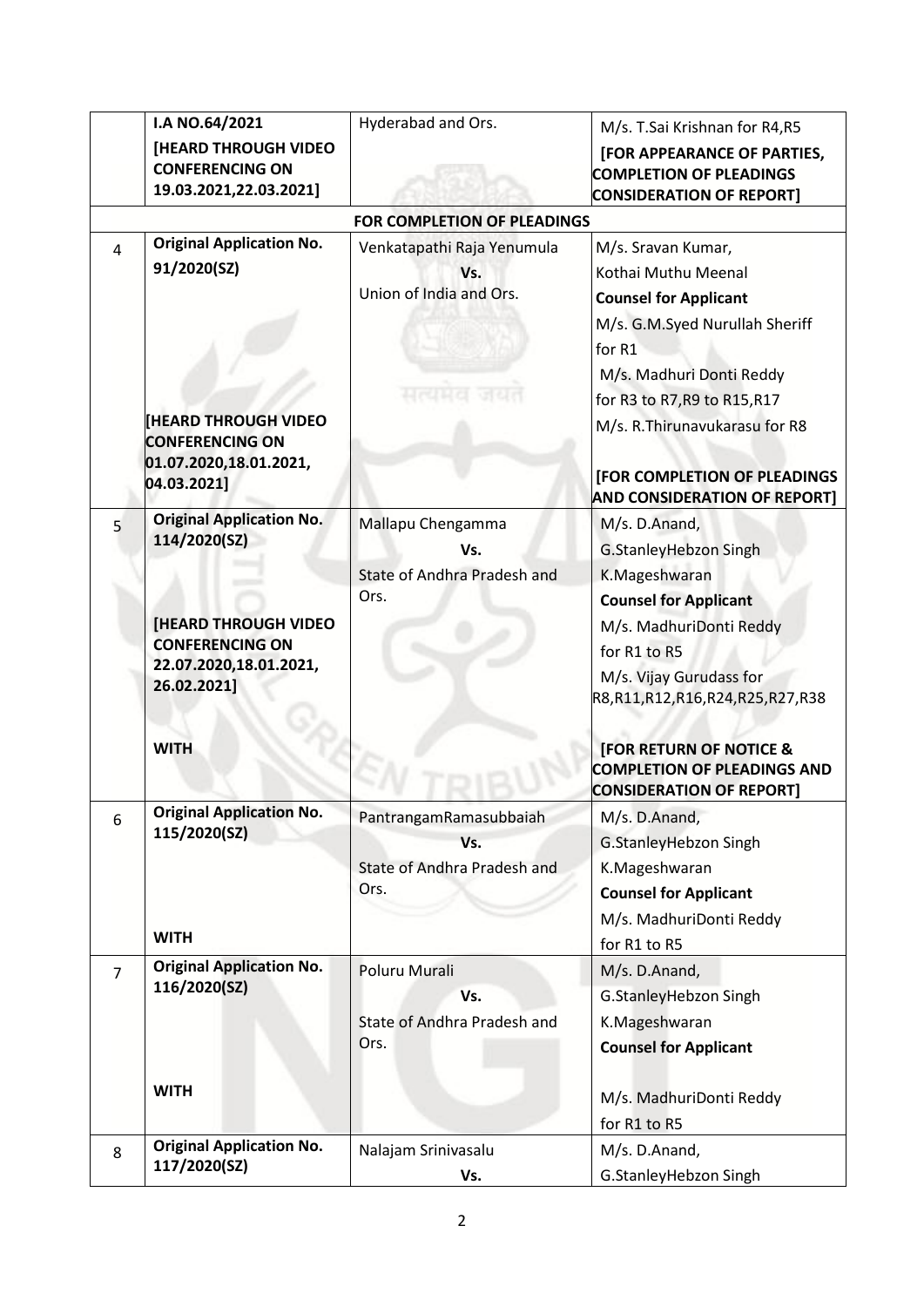|    | <b>WITH</b>                                                    | State of Andhra Pradesh and<br>Ors.                                       | K.Mageshwaran<br><b>Counsel for Applicant</b><br>M/s. MadhuriDonti Reddy<br>for R1 to R5                                                                                                |
|----|----------------------------------------------------------------|---------------------------------------------------------------------------|-----------------------------------------------------------------------------------------------------------------------------------------------------------------------------------------|
| 9  | <b>Original Application No.</b><br>118/2020(SZ)<br><b>WITH</b> | Vinnamala Muni Sekhar Reddy<br>Vs.<br>State of Andhra Pradesh and<br>Ors. | M/s. D.Anand,<br>G.StanleyHebzon Singh<br>K.Mageshwaran<br><b>Counsel for Applicant</b><br>M/s. Madhuri Donti Reddy<br>for R1 to R5                                                     |
| 10 | <b>Original Application No.</b><br>119/2020(SZ)<br><b>WITH</b> | Saguturu Krishna Reddy<br>Vs.<br>State of Andhra Pradesh and<br>Ors.      | M/s. D.Anand,<br>G.StanleyHebzon Singh<br>K.Mageshwaran<br><b>Counsel for Applicant</b><br>M/s. MadhuriDonti Reddy<br>for R1 to R5                                                      |
| 11 | <b>Original Application</b><br>No.120/2020(SZ)<br><b>WITH</b>  | Pantrangam Subrahmanyam<br>Vs.<br>State of Andhra Pradesh and<br>Ors.     | M/s. D.Anand,<br>G.StanleyHebzon Singh<br>K.Mageshwaran<br><b>Counsel for Applicant</b><br>M/s. MadhuriDonti Reddy<br>for R1 to R5                                                      |
| 12 | <b>Original Application No.</b><br>121/2020(SZ)<br>WITH        | Poluru Bhargavi<br>Vs.<br>State of Andhra Pradesh and<br>Ors.             | M/s. D.Anand,<br>G.StanleyHebzon Singh<br>K.Mageshwaran<br><b>Counsel for Applicant</b><br>M/s. MadhuriDonti Reddy<br>for R1 to R5                                                      |
| 13 | <b>Original Application No.</b><br>122/2020(SZ)                | Saguturu Dayakar Reddy<br>Vs.<br>State of Andhra Pradesh and<br>Ors.      | M/s. D.Anand,<br>G.StanleyHebzon Singh<br>K.Mageshwaran<br><b>Counsel for Applicant</b><br>M/s. Madhuri Donti Reddy<br>for R1 to R5                                                     |
| 14 | <b>Original Application No.</b><br>181/2020(SZ)                | Sarangam, Cuddalore.<br>Vs.<br>The Collector,<br>Cuddalore and Ors.       | M/s. M.Sudharsan, S.Mayilnathan<br><b>Counsel for Applicant</b><br>M/s. V.R.Thiru Narayanan<br>for R1, R5, R7, R8, R9, R10<br>M/s. T.N.C. Kausik for R2<br>M/s. C. Kasirajan for R3, R4 |
|    | [HEARD THROUGH VIDEO<br><b>CONFERENCING ON</b>                 |                                                                           | M/s. Abdul Saleem,<br>S.Saravanan for R6                                                                                                                                                |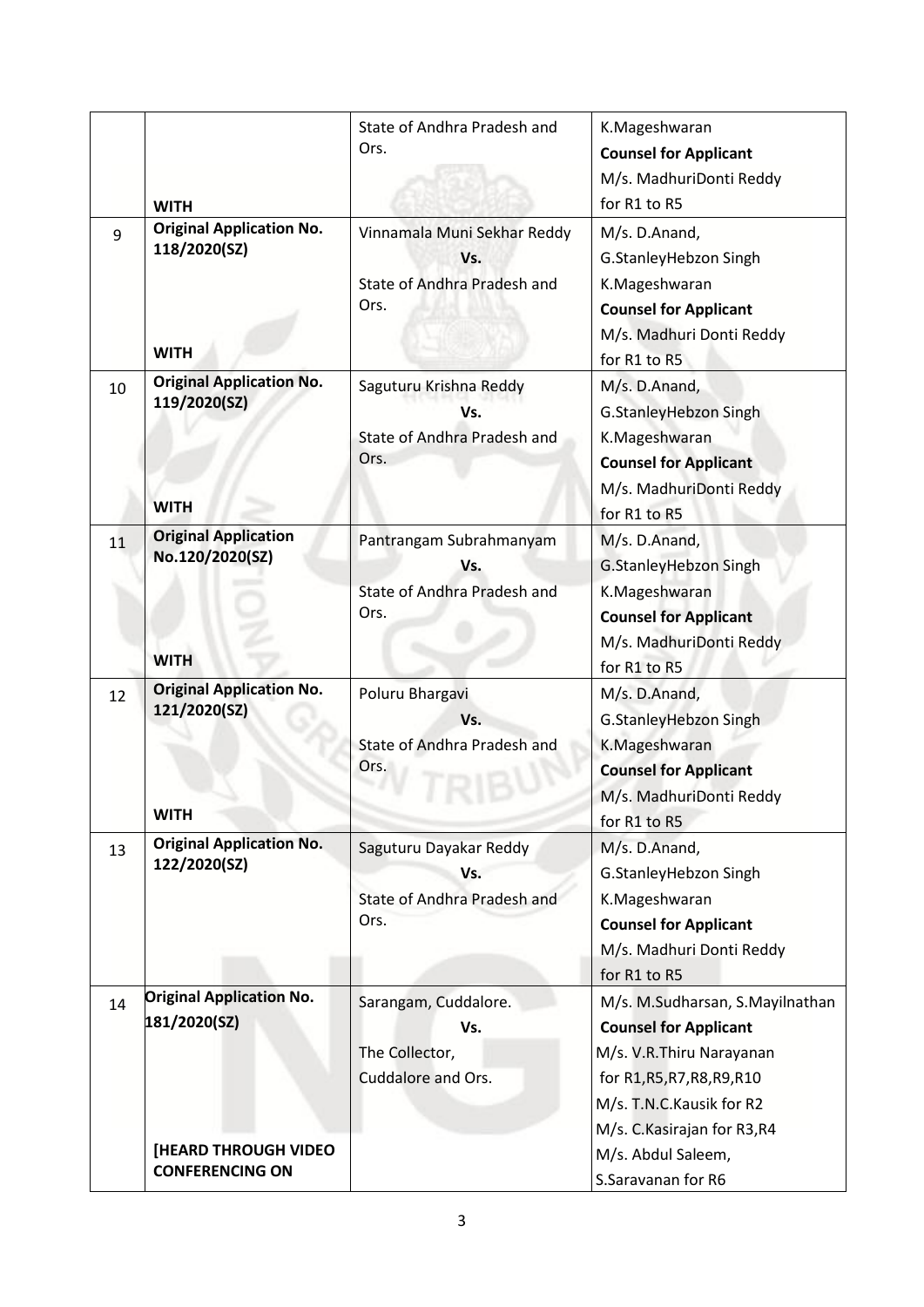| 15 | 24.09.2020,18.01.2021,<br>24.02.2021]<br><b>Original Application No.</b><br>08/2021(SZ)<br><b>[HEARD THROUGH VIDEO</b><br><b>CONFERENCING ON</b> | Meenava Thanthai K.R.Selvaraj<br>Kumar, Meenavar Nala Sangam,<br>Rep., by its President,<br>M.R.Thiyagarajan<br>Vs.<br>State of Tamil Nadu and Ors.<br>нкина<br>ार धरा | M/s. V.Neethidurai,<br>M.Gajalakshmi for R11, R12, R13<br><b>[FOR COMPLETION OF PLEADINGS,</b><br><b>CONSIDERATION OF FURTHER</b><br><b>REPORT]</b><br>M/s. K.Mageshwaran<br><b>Counsel for Applicant</b><br>Dr.V.R.Thirunarayanan for R1<br>M/s. C. Kasirajan for R2<br>M/s. M.R.Gokul Krishnan for R3<br>M/s. K.Sridhar, S.A.Gandhi,<br>R. Nepolian for R4<br><b>[FOR COMPLETION OF</b><br><b>PLEADINGS AND</b> |
|----|--------------------------------------------------------------------------------------------------------------------------------------------------|------------------------------------------------------------------------------------------------------------------------------------------------------------------------|-------------------------------------------------------------------------------------------------------------------------------------------------------------------------------------------------------------------------------------------------------------------------------------------------------------------------------------------------------------------------------------------------------------------|
|    | 11.01.2021,01.03.2021]                                                                                                                           |                                                                                                                                                                        | <b>CONSIDERATION OF REPORT]</b>                                                                                                                                                                                                                                                                                                                                                                                   |
|    |                                                                                                                                                  | <b>FOR REPORT</b>                                                                                                                                                      |                                                                                                                                                                                                                                                                                                                                                                                                                   |
| 16 | <b>Original Application No.</b><br>395/2013(SZ) (THC)                                                                                            | <b>SUO MOTU</b> proceedings<br>initiated based on the<br>representation received from<br>Justice R.Bhaskaran,<br>Former Judge<br>Vs.                                   | M/s. E. K. Kumaresan<br>for R1 to R4, R7<br>M/s. M.Sumathi for R5<br>M/s. D. S.Ekambaram for CPCB<br>M/s. Rema Smrithi V. K for R8<br>M/s. Anoop for R6                                                                                                                                                                                                                                                           |
|    | <b>[HEARD THROUGH VIDEO</b><br><b>CONFERENCING ON</b><br>05.05.2020,19.08.2020,<br>05.11.2020]                                                   | State of Kerala and Ors.                                                                                                                                               | M/s. S.S.Chand Associates for R9<br>M/s. S.Prasanth for R10<br>[FOR CONSIDERATION OF FURTHER<br><b>REPORT]</b>                                                                                                                                                                                                                                                                                                    |
| 17 | <b>Original Application No.</b><br>10/2014(SZ)(THC)<br>(WP. No.41532 of 2012)<br><b>ADJOURNED THROUGH</b><br><b>VIDEO CONFERENCING ON</b>        | <b>Environment Support Group,</b><br>Banashankari II Stage,<br><b>Bangalore &amp; Anr</b><br>Vs.<br>National Biodiversity Authority                                    | Ms.BhargaviS.Rao (P1)<br><b>Party in Person</b><br>Sri. Leo F Saldhana (P2)<br>Party in person<br>M/s.M.R.Gokul Krishnan                                                                                                                                                                                                                                                                                          |
|    | 14.07.2020]<br><b>[HEARD THROUGH VIDEO</b><br><b>CONFERENCING ON</b><br>17.12.2020,02.02.2021,<br>05.03.2021]                                    | Rep. by its Chairman,<br>Chennai and Ors.                                                                                                                              | for R1,R2,R3<br>M/s. Darpan for R4<br>M/s. P.V. Balasubramaniam for R6<br>M/s. Abdul Saleem for R7<br>M/s.Ravi for R8<br>[HON'BLE APEX COURT PENDING]                                                                                                                                                                                                                                                             |
| 18 | <b>Original Application No.</b><br>221/2015(SZ)                                                                                                  | Isanaka Vedavathi<br>Vs.<br>Union of India and Ors.                                                                                                                    | M/s.V.Ramana Reddy<br><b>Counsel for Applicant</b><br>M/s.Me.Sarashwathy for R1<br>M/s. Madhuri Donti Reddy<br>for R2, R3, R4                                                                                                                                                                                                                                                                                     |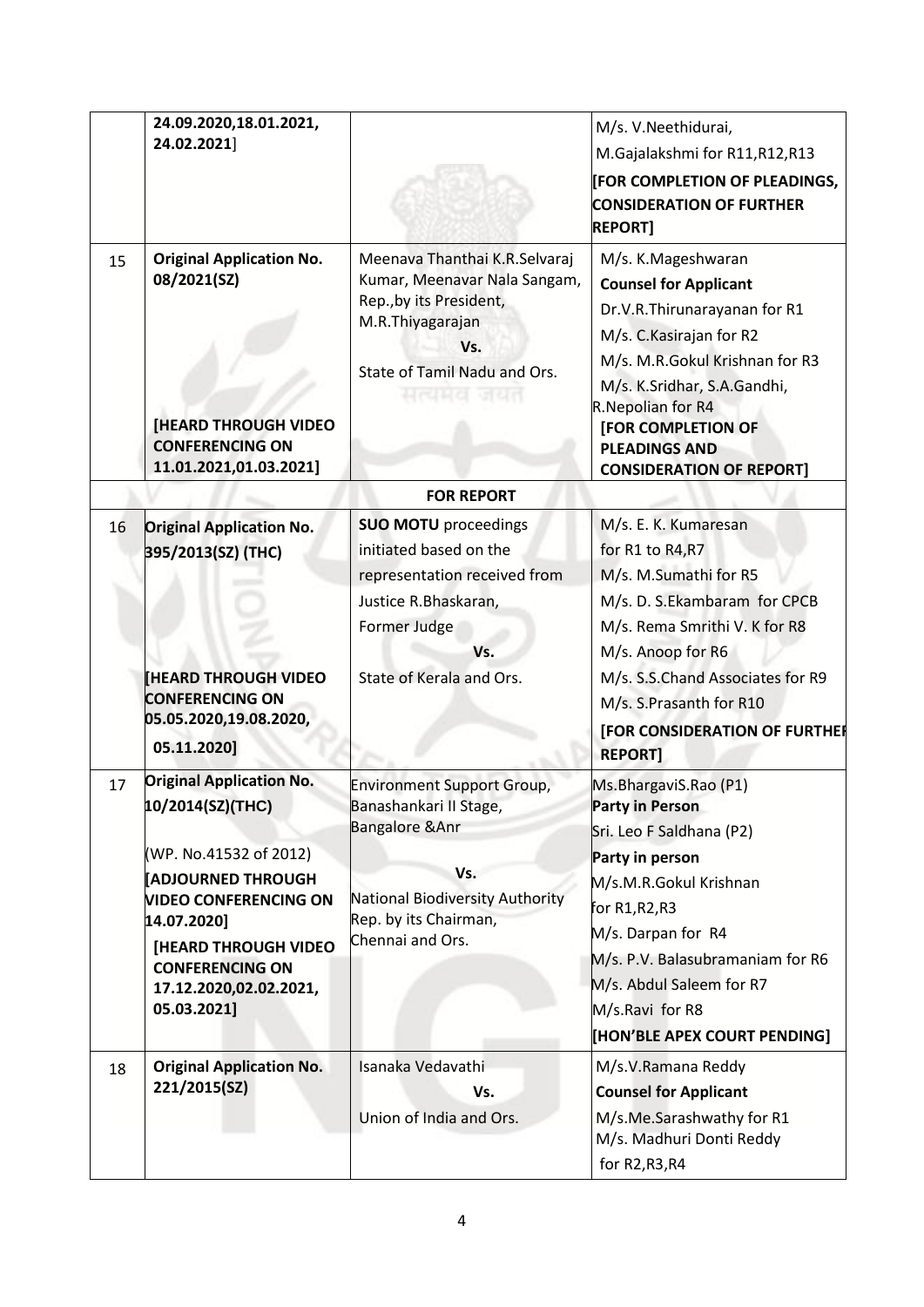|    |                                                                                                                                                                                           |                                                                                                                                | M/s.P.R Raman for R5                                                                                                                                                                                                                                                                            |
|----|-------------------------------------------------------------------------------------------------------------------------------------------------------------------------------------------|--------------------------------------------------------------------------------------------------------------------------------|-------------------------------------------------------------------------------------------------------------------------------------------------------------------------------------------------------------------------------------------------------------------------------------------------|
|    |                                                                                                                                                                                           |                                                                                                                                | M/s. D.Srinivasan                                                                                                                                                                                                                                                                               |
|    | <b>[HEARD THROUGH VIDEO</b>                                                                                                                                                               |                                                                                                                                | for R6, R7, R9, R10                                                                                                                                                                                                                                                                             |
|    | <b>CONFERENCING ON</b>                                                                                                                                                                    |                                                                                                                                | M/s.ApparajithaVishwanath For R8                                                                                                                                                                                                                                                                |
|    | 29.09.2020,07.01.2021,                                                                                                                                                                    |                                                                                                                                | M/s.Lakshmi Kumaran for R11                                                                                                                                                                                                                                                                     |
|    | 03.02.2021]                                                                                                                                                                               |                                                                                                                                | <b>[FOR CONSIDERATION OF</b>                                                                                                                                                                                                                                                                    |
|    |                                                                                                                                                                                           |                                                                                                                                | <b>FURTHER REPORT]</b>                                                                                                                                                                                                                                                                          |
| 19 | <b>Original Application No.</b><br>08/2016(SZ)<br><b>[HEARD THROUGH VIDEO</b><br><b>CONFERENCING ON</b><br>15.06.2020,23.09.2020,<br>14.12.2020,06.01.2021,<br>02.03.2021]<br><b>WITH</b> | R. Ravimaran<br>Vs.<br>Union of India and Ors.<br>मत्यमत                                                                       | M/s. Yogeshwaran. A<br><b>Counsel for Applicant</b><br>M/s. G. M. Syed Nurullah Sheriff<br>for R1<br>M/s. Vijay Mehanath<br>for R2, R3 [TANGEDCO]<br>M/s. M. T. Arunan for R4<br>M/s. C. Kasirajan for R5, R6<br>Dr. Thirunarayananfor R7, R8<br><b>[FOR CONSIDERATION OF</b><br><b>REPORTI</b> |
| 20 | <b>Original Application No.</b><br>152/2016(SZ)<br><b>WITH</b>                                                                                                                            | Meenava Thanthai K.R.Selvaraj<br>Kumar,<br>Meenavar Nala Sangam<br>Vs.<br>The Chief Secretary,<br>Govt. of Tamil Nadu and Ors. | M/s. K. Mageswaran<br><b>Counsel for Applicant</b><br>Dr. Thirunarayananfor R1, R2, R4<br>M/s. C. Kasirajan for R3, R5<br>M/s. M. T. Arunan for R6<br>M/s. R. Thirunavukarasu for R7<br>[FOR CONSIDERATION OF<br><b>REPORT]</b>                                                                 |
| 21 | <b>Original Application No.</b><br>198/2016(SZ)                                                                                                                                           | Meenava Thanthai K.R.Selvaraj<br>Kumar,<br>Meenavar Nala Sangam<br>Vs.<br>The State of Tamil Nadu and Ors.                     | M/s. K. Mageswaran<br><b>Counsel for Applicant</b><br>Dr.Thirunarayanan<br>for R1 to R7, R9<br>M/s. C. Kasirajan for R8 & R10<br>M/s. Vijay Mehanath<br>for R11, R12<br>[FOR CONSIDERATION OF                                                                                                   |
|    |                                                                                                                                                                                           |                                                                                                                                | <b>REPORT]</b>                                                                                                                                                                                                                                                                                  |
| 22 | <b>Original Application No.</b>                                                                                                                                                           | <b>SUOMOTU</b>                                                                                                                 | M/s. Darpan.K.M for R1 & R2                                                                                                                                                                                                                                                                     |
|    | 54/2016(SZ)                                                                                                                                                                               | based on the news item                                                                                                         | M/s. M.R.Gokul Krishnan for R3                                                                                                                                                                                                                                                                  |
|    |                                                                                                                                                                                           | published in The Hindu<br>dt: 8.3.2016 titled "Lake in heart<br>of Bengaluru city turns                                        | M/s. T.V.Sekar for R4                                                                                                                                                                                                                                                                           |
|    | <b>[HEARD THROUGH VIDEO</b>                                                                                                                                                               | graveyard for fish".                                                                                                           | [FOR CONSIDERATION FURTHER                                                                                                                                                                                                                                                                      |
|    | <b>CONFERENCING ON</b><br>19.05.2020,14.08.2020,                                                                                                                                          | Vs.                                                                                                                            | <b>ACTION TAKEN REPORT]</b>                                                                                                                                                                                                                                                                     |
|    | 29.10.2020]                                                                                                                                                                               | Government of Karnataka,                                                                                                       |                                                                                                                                                                                                                                                                                                 |
|    |                                                                                                                                                                                           | Bangaluru and Ors.                                                                                                             |                                                                                                                                                                                                                                                                                                 |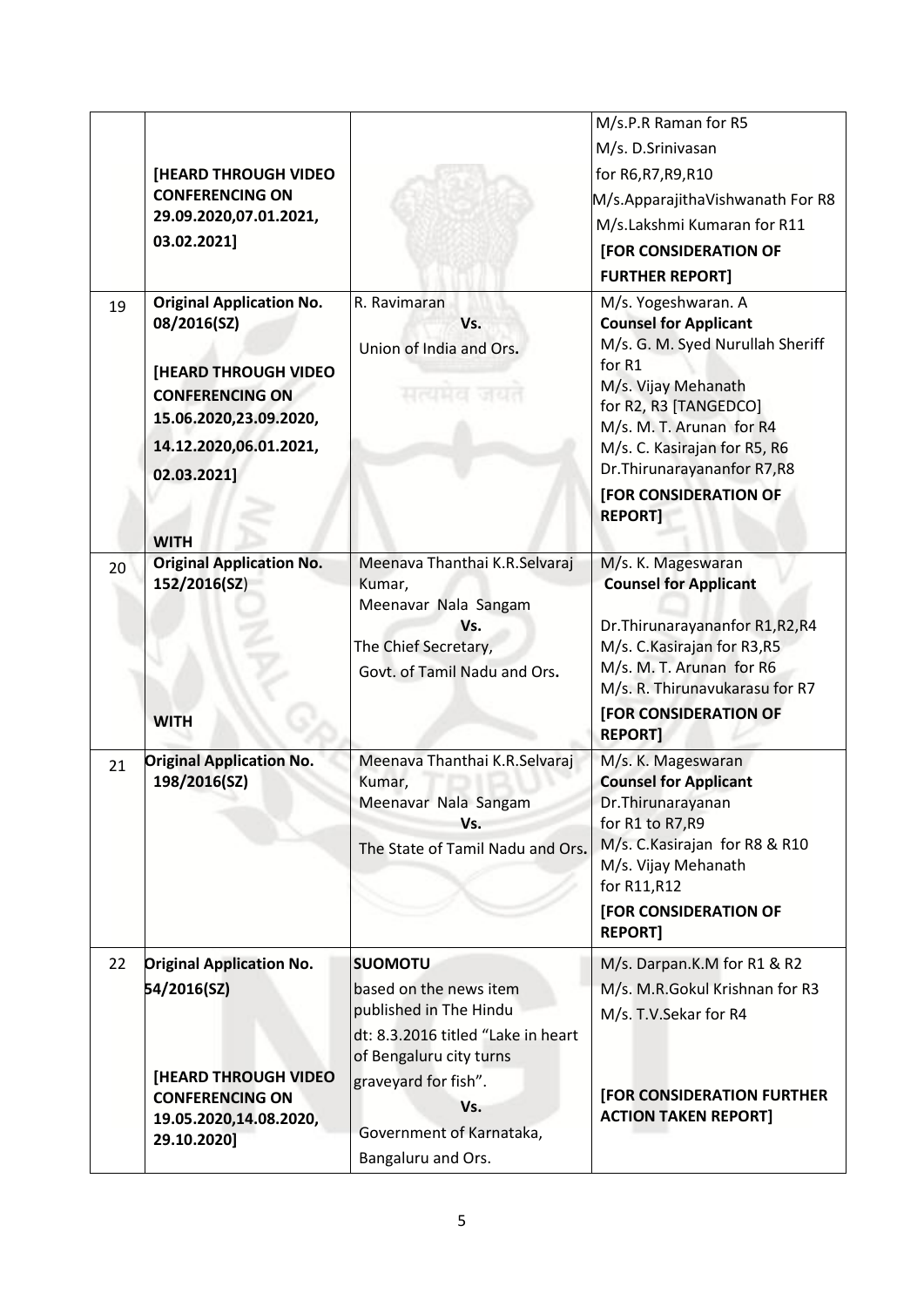| 23 | <b>Original Application No.</b>                       | S. Kannammal                      | M/s.R.Prabakar                               |
|----|-------------------------------------------------------|-----------------------------------|----------------------------------------------|
|    | 08/2017(SZ)                                           | Vs.                               | <b>Counsel for Applicant</b>                 |
|    |                                                       | The Government of India           | M/s. Me.Saraswathy for R1                    |
|    |                                                       | Ministry of Environment,          | M/s. Kasi Rajanfor R2 & R4                   |
|    |                                                       | Forests & Climate Change          | M/s. Dr.V.R.Thirunarayanan                   |
|    |                                                       | New Delhi and Ors.                | for R3 & R5                                  |
|    | <b>[HEARD THROUGH VIDEO</b><br><b>CONFERENCING ON</b> |                                   | M/s. M.Muthappan for R6                      |
|    | 11.06.2020,29.10.2020,                                |                                   | M/s. V.P.Sengottuvel for R7                  |
|    | 18.12.2020,13.01.2021,                                |                                   | <b>[FOR CONSIDERATION OF</b>                 |
|    | 23.02.2021]                                           |                                   | <b>CONSOLIDATED REPORT]</b>                  |
| 24 | <b>Original Application No.</b>                       | M.Dhamotharan                     | M/s. Taaurs Associates                       |
|    | 164/2017(SZ)                                          | Tiruppur                          | <b>Counsel for Applicant</b>                 |
|    |                                                       | Vs.                               | M/s. V.R.Thiru Narayanan                     |
|    | <b>HEARD THROUGH VIDEO</b>                            | The Secretary to Government       | for R1, R2, R4, R5                           |
|    | <b>CONFERENCING ON</b>                                | <b>Environment &amp; Forest</b>   | M/s.C. Kasirajan for R3                      |
|    | 18.06.2020,10.09.2020,                                | Department, Chennai               | M/s. P.Srinivas for R6                       |
|    | 23.11.2020,16.02.2021]                                | And Ors.                          | <b>[FOR CONSIDERATION OF</b>                 |
|    |                                                       |                                   | <b>FURTHER REPORT]</b>                       |
| 25 | <b>Original Application No.</b>                       | MeenavaThanthai                   | M/s. K.Mageshwaran                           |
|    | 234/2017(SZ)                                          | K.R.Selvarajkumar                 | <b>Counsel for Applicant</b>                 |
|    |                                                       | MeenavarNalaSangam                | M/s. G.M.SyedNurullah Sheriff                |
|    |                                                       | Vs.                               | for R1,R2                                    |
|    |                                                       | The Director                      | M/s.D.S.Ekambaram for R3                     |
|    |                                                       | Ministry of Environment,          | Dr.V.R.Thirunarayanan                        |
|    |                                                       | Forest & Climate Change,          | for R4, R5, R6, R9, R10                      |
|    |                                                       | New Delhi and Ors.                | M/s. C. Kasirajanfor R7                      |
|    | <b>[HEARD THROUGH VIDEO</b>                           |                                   | M/s. Raja Shrinivas for R8                   |
|    | CONFERENCING ON<br>20.07.2020,12.09.2020,             |                                   | M/s. P.T.Ramadevi for R11                    |
|    | 08.01.2021,15.02.2021]                                |                                   | M/s. P.Saranath for R12                      |
|    |                                                       |                                   |                                              |
|    |                                                       |                                   | <b>FOR CONSIDERATION OF ACTION</b>           |
|    | <b>Original Application No.</b>                       | Rajasekar Shambu                  | <b>TAKEN REPORT]</b><br>M/s. S. Kolandasamy& |
| 26 | 34/2019(SZ)                                           | Vs.                               | C. S. Saravanan                              |
|    |                                                       | Karnataka State Pollution Control | <b>Counsel for Applicant</b>                 |
|    |                                                       | Board and Ors.                    | M/s. M.R.Gokul Krishnan for R1 to            |
|    |                                                       |                                   | M/s. K.S.Viswanathan for R5, R6, R7          |
|    |                                                       |                                   | M/s. V.Suthakar for R8,R9                    |
|    |                                                       |                                   | M/s. R. Thirunavukarasu for R12              |
|    | <b>[HEARD THROUGH VIDEO</b>                           |                                   | M/s. Darpan K.M for R13,R14                  |
|    | <b>CONFERENCING ON</b><br>09.07.2020,24.09.2020]      |                                   | <b>FOR CONSIDERATION OF FURTHER</b>          |
|    |                                                       |                                   | <b>REPORT]</b>                               |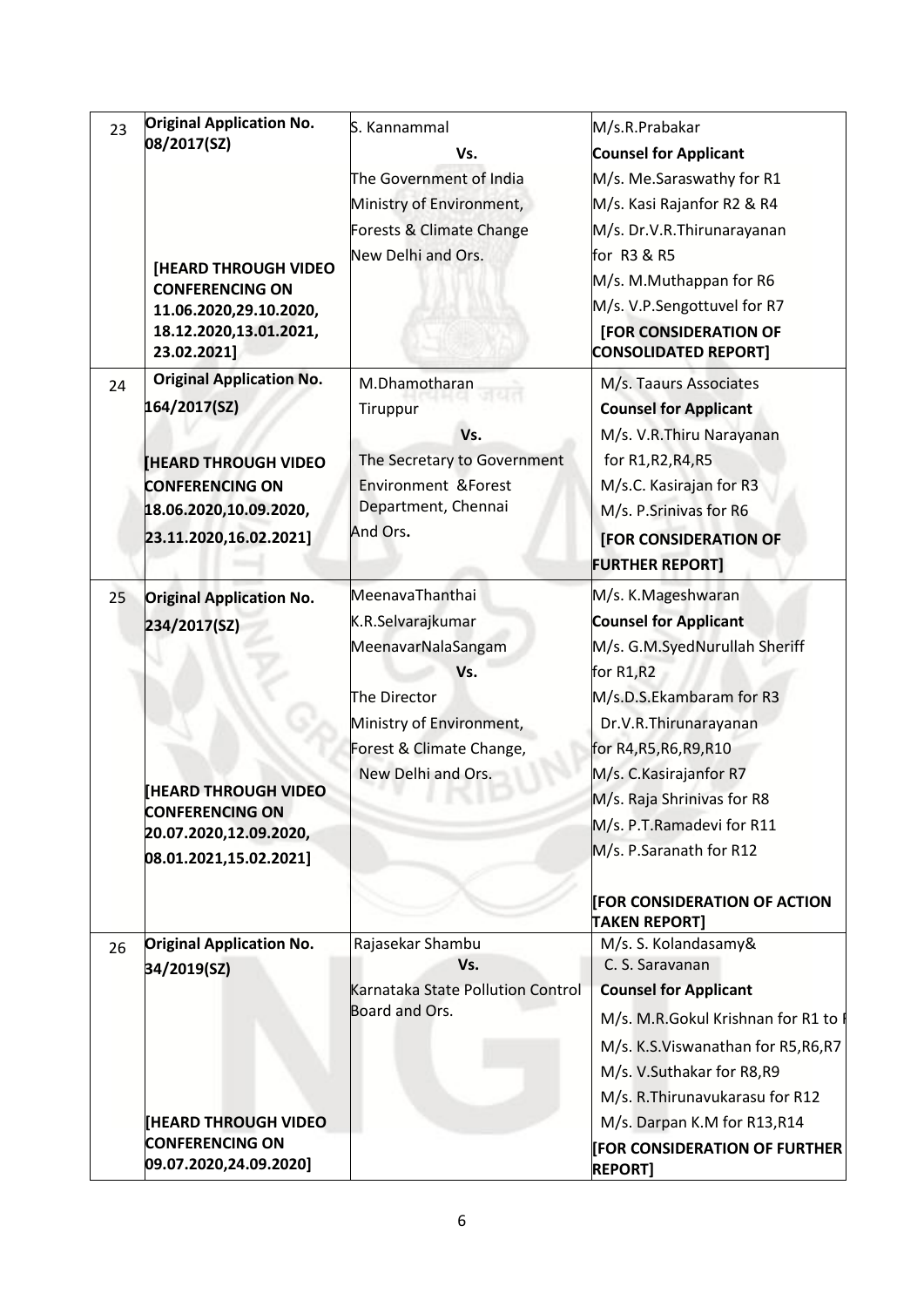| <b>Original Application No.</b><br>Suo Motu based on the News<br>02/2020(SZ)<br>Dr.V.R.Thirunarayanan<br>Item in Dinamalar Tamil<br>for R1 to R5<br>newspaper, "Velachery lake-full |  |  |  |
|-------------------------------------------------------------------------------------------------------------------------------------------------------------------------------------|--|--|--|
|                                                                                                                                                                                     |  |  |  |
|                                                                                                                                                                                     |  |  |  |
|                                                                                                                                                                                     |  |  |  |
| M/s. Kasirajan for R6<br>due to Monsoon"                                                                                                                                            |  |  |  |
| Plea for preventing<br>M/s. P,T.Ramadevi for R7                                                                                                                                     |  |  |  |
| sewage waste get mixed                                                                                                                                                              |  |  |  |
| in the lake                                                                                                                                                                         |  |  |  |
| Vs.<br>[HEARD THROUGH VIDEO                                                                                                                                                         |  |  |  |
| The Government of Tamil Nadu,<br><b>CONFERENCING ON</b><br><b>[FOR CONSIDERATION OF ACTION</b>                                                                                      |  |  |  |
| Rep by its chief Secretary<br>01.07.2020,01.09.2020]<br>PLAN AND FURTHER REPORT]                                                                                                    |  |  |  |
| And Ors.                                                                                                                                                                            |  |  |  |
| <b>Original Application No.</b><br>Tribunal on its own motion<br>28                                                                                                                 |  |  |  |
| 69/2020(SZ)<br><b>SUO MOTU</b> based on the<br>M/s. V.R. Thirunarayanan                                                                                                             |  |  |  |
| News Item in Dinamalar Newspap<br>for R1, R2, R3, R5                                                                                                                                |  |  |  |
| dt: 14.05.2020, Chennai                                                                                                                                                             |  |  |  |
| M/s. C. Kasirajan for R4<br>Supplementary, "Encroachment o                                                                                                                          |  |  |  |
| Nemilicherry Lake".<br>M/s. P.Srinivas for R6                                                                                                                                       |  |  |  |
| Vs.                                                                                                                                                                                 |  |  |  |
| The Chief Secretary to Govt. of                                                                                                                                                     |  |  |  |
| Tamil Nadu, Govt Secretariat,<br><b>HEARD THROUGH VIDEO</b>                                                                                                                         |  |  |  |
| Fort St. George Chennai,<br><b>CONFERENCING ON</b>                                                                                                                                  |  |  |  |
| Tamil Nadu and Ors.<br>15.05.2020,17.07.2020,                                                                                                                                       |  |  |  |
| 03.11.2020,01.12.2020,                                                                                                                                                              |  |  |  |
| [FOR CONSIDERATION OF                                                                                                                                                               |  |  |  |
| 26.03.2021]<br><b>REPORT]</b>                                                                                                                                                       |  |  |  |
| <b>Original Application No.</b><br>29<br>Tribunal on its own motion -<br>Dr.V.R.Thirunarayanan                                                                                      |  |  |  |
| 261/2020(SZ)<br><b>SUO MOTU</b> based on the News<br>for R1 to R4, R6, R8                                                                                                           |  |  |  |
| item in The Dinamalar Chennai                                                                                                                                                       |  |  |  |
| edition dated 03.12.2020,<br>M/s. C. Kasirajan for R5                                                                                                                               |  |  |  |
| " The untreated effluents from<br>M/s. P.Srinivas for R7                                                                                                                            |  |  |  |
| tanneries situated in Nagalkeni,                                                                                                                                                    |  |  |  |
| Pammal discharged in to the                                                                                                                                                         |  |  |  |
| Canal".<br>[FOR CONSIDERATION OF                                                                                                                                                    |  |  |  |
| Vs.<br><b>REPORT1</b><br>The Principal Secretary to                                                                                                                                 |  |  |  |
| <b>HEARD THROUGH VIDEO</b><br>Govt. of Tamil Nadu,                                                                                                                                  |  |  |  |
| <b>CONFERENCING ON</b><br><b>Health and Family Welfare</b>                                                                                                                          |  |  |  |
| 17.12.2020,02.03.2021,<br>Department and Ors.                                                                                                                                       |  |  |  |
| 18.03.2021]                                                                                                                                                                         |  |  |  |
| <b>FOR HEARING</b>                                                                                                                                                                  |  |  |  |
| Appeal. No.32/2020(SZ)<br>M/s. Nivedita S Menon &<br>D.Ranjith Kumar<br>30                                                                                                          |  |  |  |
| N.Kuppusamy<br>Vs.                                                                                                                                                                  |  |  |  |
| <b>Counsel for Appellant</b><br>Union of India and Ors.                                                                                                                             |  |  |  |
| M/s. G.M.Syed Nurullah Sheriff                                                                                                                                                      |  |  |  |
| for R1                                                                                                                                                                              |  |  |  |
| <b>[HEARD THROUGH VIDEO</b><br><b>CONFERENCING ON</b>                                                                                                                               |  |  |  |
| M/s. C. Kasirajan for R2, R3<br>21.12.2020,24.02.2021,                                                                                                                              |  |  |  |
| M/s. Ramesh Venkatachalapathy<br>18.03.2021,22.03.2021,                                                                                                                             |  |  |  |